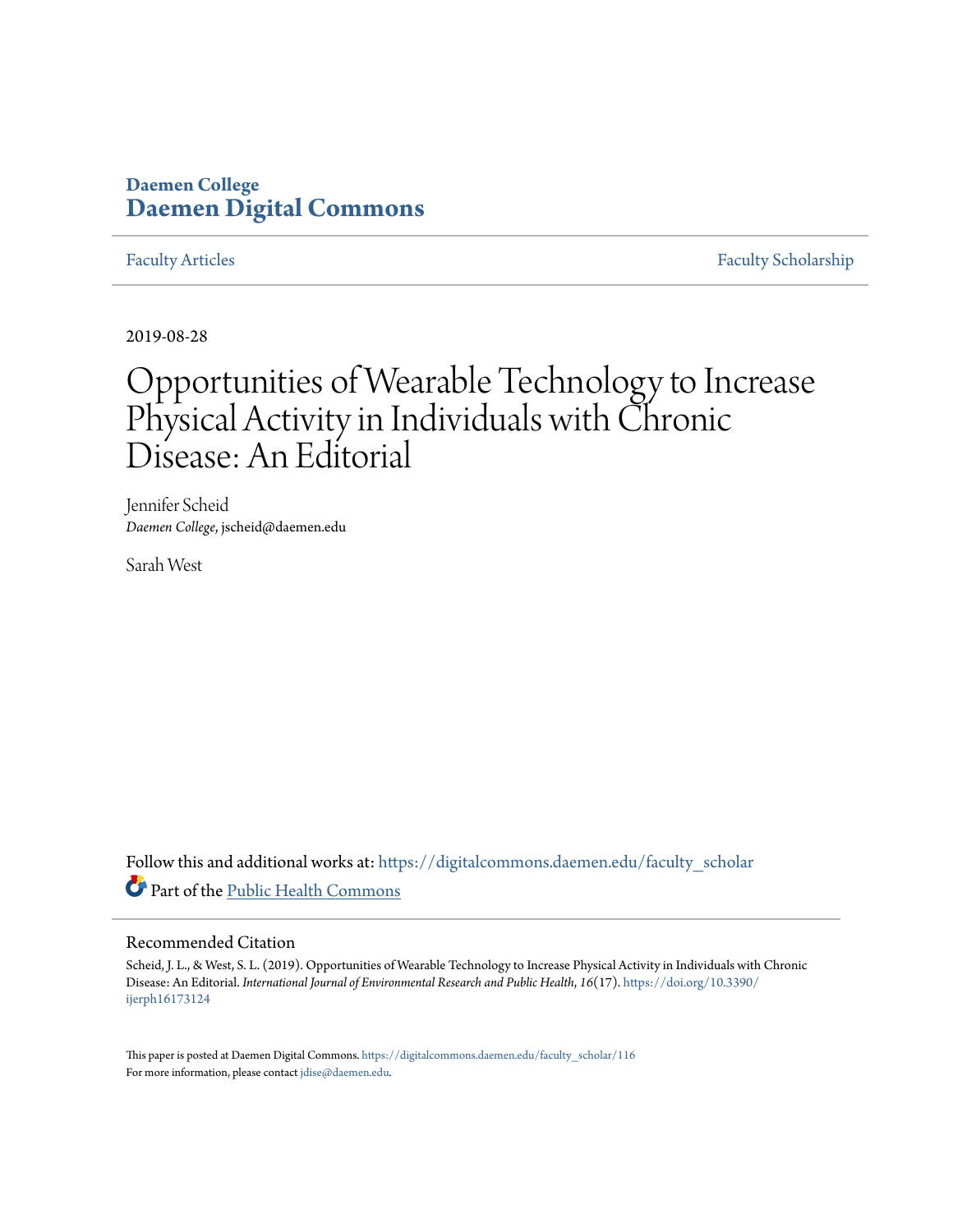

International Journal of *[Environmental Research](http://www.mdpi.com/journal/ijerph) and Public Health*



# *Editorial* **Opportunities of Wearable Technology to Increase Physical Activity in Individuals with Chronic Disease: An Editorial**

**Jennifer L Scheid 1,\* and Sarah L West <sup>2</sup>**

- <sup>1</sup> Department of Health Promotion, Daemen College, 4380 Main St, Amherst, NY 14226, USA
- <sup>2</sup> Department of Biology & Trent/Fleming School of Nursing, Trent University, Peterborough, Ontario, ON K9J0G2, Canada
- **\*** Correspondence: jscheid@daemen.edu; Tel.: +1-(716) 839-7656

Received: 31 July 2019; Accepted: 26 August 2019; Published: 28 August 2019



**Abstract:** In this editorial, we will discuss one promising tool to encourage physical activity participation in individuals with chronic disease: The use of wearable technology.

**Keywords:** chronic disease; wearable technology; self-monitoring; accuracy; physical activity

In this Special Issue on Exercise and Chronic Disease in *IJERPH*, contributions that examine the role of physical activity (PA) on health in chronic disease were invited. While there continues to be much-needed research published that characterizes the importance of PA in individuals with chronic disease, there is still the question about how researchers and the healthcare team can work to increase PA participation rates in the context of chronic disease. In this Editorial, we will discuss one promising tool to encourage PA participation: The use of wearable technology.

Wearable technology is extremely popular and was named the #1 fitness trend in 2019 by the American College of Sports Medicine's *Health and Fitness Journal* [\[1\]](#page-5-0). Wearable technology for the quantification of human movement typically includes devices worn on the wrist, chest, arm, hip, or any other part of the body that can measure PA by movement, heart rate, or global positioning system (GPS). One very common and increasingly popular choice of wearable technology is the fitness watch. Fitness watches, by companies such as Apple, Fitbit, Garmin, Misfit, and Polar, include a lot of capabilities. For example, most fitness watches have integrated accelerometers that quantify movement in multiple directions, but upgraded fitness watches also employ heart-rate monitors, altimeters, and global positioning systems (GPS) to better track daily activity and other indices of health. Combined, this information can provide accurate and detailed information about daily PA.

PA is associated with many health benefits, and there is evidence for a dose-response relationship between PA participation and improved cardiorespiratory, metabolic, musculoskeletal, and mental health [\[2\]](#page-5-1). PA participation is also associated with a decreased burden of disease, such as colon and breast cancers, diabetes, and osteoporosis among others [\[3,](#page-5-2)[4\]](#page-5-3). Beyond disease prevention, increased PA is independently associated with a decrease in all-cause mortality in adults [\[5\]](#page-5-4). Thus, the evidence is strong that participation in PA not only improves health and prevents, treats, and/or alleviates many chronic diseases, but it can also be used to increase longevity and quality of life. Despite this, individuals with chronic disease often participate in low levels of PA; often, they do not meet international guidelines for suggested amounts of PA, and compared to healthy controls, chronic disease populations have worse PA engagement [\[6\]](#page-5-5). There remains a disconnect between the research demonstrating the benefits of PA in individuals with chronic disease and the uptake of PA behavior.

Wearable technologies are continuously improving, by integrating with smartphones and their associated apps and platforms more seamlessly. They are also becoming more fashionable and,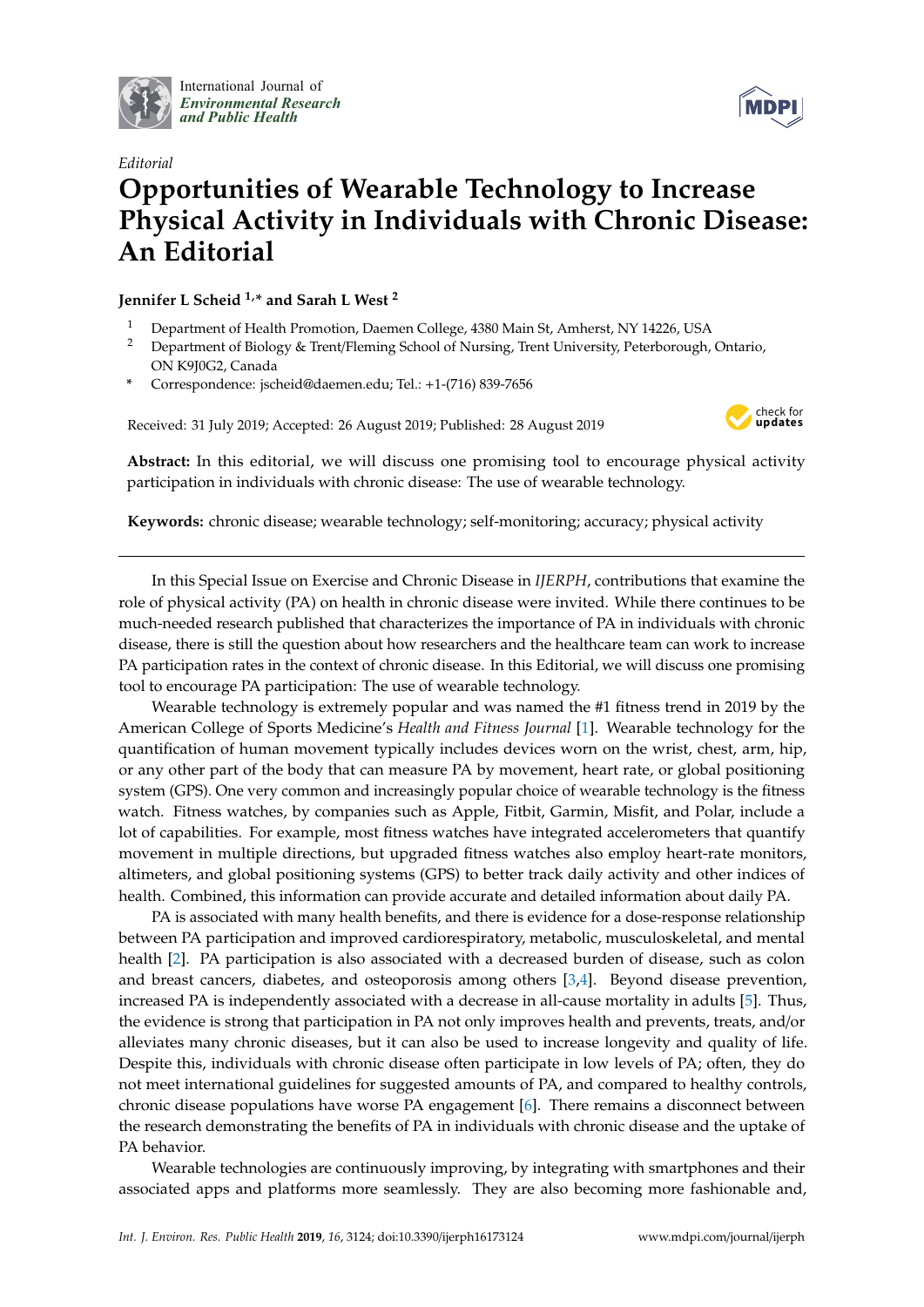thus, desirable to wear. For example, Fitbit and Apple not only offer features such as integrated GPS, heart-rate monitoring, sleep insights, and food-intake monitoring that sync with a smartphone, these companies also offer fitness watches with interchangeable watch faces and watch bands. Data highlighting the growing popularity of wearable technology are beginning to emerge; for example, a representative sample of 1215 adults from Canada indicated that 38% of people have access to a physical activity-tracking device [\[7\]](#page-5-6). In a sample of Finnish adolescents, 27% (1190/4413) of the adolescences owned a smartwatch or a heart-rate monitor [\[8\]](#page-5-7). Even older adults report using technology to monitor PA; in one survey of adults (≥50 years of age) in Switzerland, it was found that 20.5% used mobile devices to keep track of PA levels [\[9\]](#page-5-8). Thus, wearable technology may be a tool to help increase physical activity and improve health in persons with chronic diseases. In assessing the utility of wearable technology (more specifically, fitness watches) in persons with chronic disease, we will briefly examine the following questions: (1) Can a fitness watch help someone with a chronic disease increase their physical activity? (2) How does a fitness watch help someone with a chronic disease improve their physical activity? (3) What are some important considerations and what research needs to be conducted to help us better understand the relationship between fitness watch use and chronic disease management?

#### **1. Can a Fitness Watch Help Someone with a Chronic Disease Increase Their Physical Activity?**

In otherwise healthy populations, wearable technology has been demonstrated to increase daily PA levels, and the ability of wearable technology to increase PA seems to vary based on individual factors including lower baseline PA [\[10\]](#page-5-9), meaning that a lower baseline PA is associated with an increased benefit of using wearable technology to increase PA. Since the PA levels of chronic disease populations are often reported as lower than that of healthy populations, there may be an opportunity to increase PA using wearable technology to a greater degree than has been demonstrated in healthy populations.

Current research suggests that fitness watches can increase PA and could, theoretically, be used in combination with other medical recommendations to improve health parameters in those with chronic disease. For example, activity monitors (or fitness watches), in combination with other lifestyle interventions, appear to be successful at increasing PA in obese men and women [\[11\]](#page-5-10), depressed and alcohol-dependent women [\[12\]](#page-5-11), and breast cancer survivors [\[13\]](#page-6-0). In one study, authors examined the ability of a fitness watch to increase moderate to vigorous PA in overweight/obese adults over six weeks, while also examining if the addition of encouraging/reminder text messages (SMS) to a participant's cell phone would further influence PA. This study found that the use of the fitness watch increased moderate to vigorous PA, but that the addition of the SMS messages did not impact PA participation significantly beyond one week of follow-up [\[14\]](#page-6-1). Thus, fitness watches might independently be a potent way to increase PA. Other pilot studies have demonstrated the feasibility of fitness watch use in childhood cancer survivors [\[15](#page-6-2)[,16\]](#page-6-3) and pediatric juvenile idiopathic arthritis patients [\[17\]](#page-6-4). These few studies demonstrate that increases in steps, total daily PA, and moderate/vigorous PA are possibly facilitated by fitness watch use, but that fitness watches may need to be used in combination with behavioral interventions that include some type of encouragement to increase PA and goal setting.

#### **2. How Does a Fitness Watch Help Someone with a Chronic Disease Improve Their PA?**

Fitness watches allow users to see their personal, real-time PA by having constant access to this information on their wrists, and, therefore, employ self-monitoring of PA. Self-monitoring is common in many lifestyle interventions that focus on increasing PA or changing nutrition and food intake. Self-monitoring one's food intake can have a very beneficial effect on healthier eating habits and has been reported to improve success during weight-loss interventions [\[18\]](#page-6-5). Theoretically, the individual can then make a purposeful decision to do more PA, e.g., go for a walk on their lunch break, because they have a greater awareness about their daily activity.

Technology (fitness watches and activity trackers) work to increase the user's awareness of their actual daily PA, and if they are motivated to change their behavior (such as by direction via their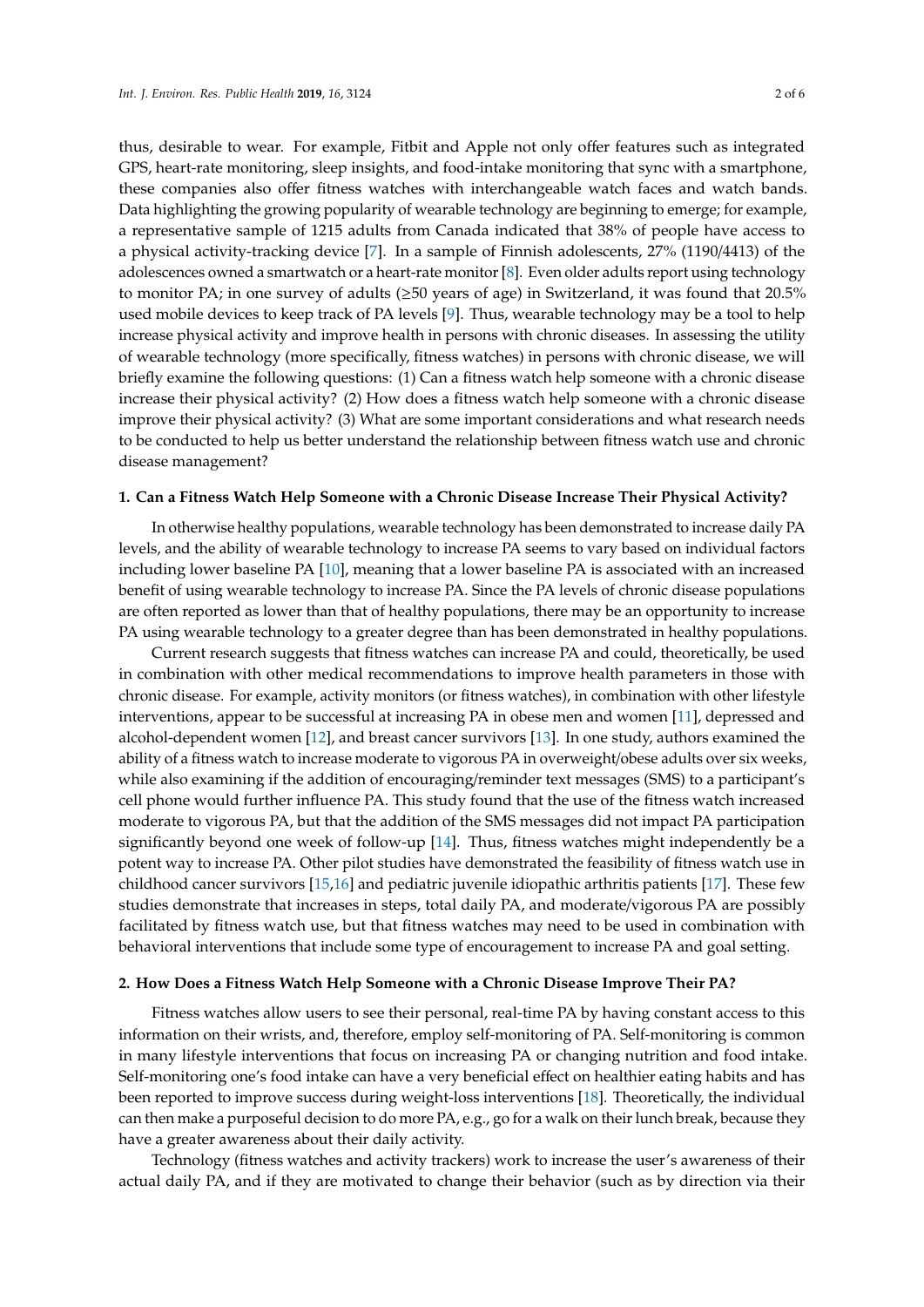healthcare team), the individual can increase their activity to achieve predetermined PA goals. By using self-monitoring techniques that provide awareness of PA, use of a fitness watch can help someone improve their PA. This motivation to increase PA with wearable technology has been demonstrated in individuals with chronic disease as well; one recent study conducted a qualitative analysis in 29 participants with chronic disease, and found that participants thought the use of wearable technology (in this case, an activity tracker) motivated them to be more active [\[19\]](#page-6-6).

Fitness watches may help someone improve PA based on many different individual factors. To this end, Ellingson et al. [\[10\]](#page-5-9) demonstrated in healthy individuals that activity trackers can have beneficial effects on PA, but these results varied based on the individual. For example, individuals with low initial PA were able to increase PA on their own when they were given activity trackers. However, individuals with higher initial PA were more successful at maintaining their PA with the addition of motivational interviewing and habit education. The results of this study further highlight that while fitness watches may have some impact on PA, they may need to be used in combination with behavioral interventions customized to the individual.

In addition to the behavioral benefits of having real-time feedback to help with goal setting and self-monitoring, fitness watches and activity trackers might be useful tools to help individuals meet exercise prescriptions set by a medical or exercise professional. Recently, McNeil et al. [\[13\]](#page-6-0) demonstrated the ability to increase PA in 45 adult cancer survivors using different prescribed exercise intensities, including lower-intensity PA (300 min·week<sup> $-1$ </sup> at 40–59% of heart-rate reserve) or higher-intensity PA (150 min·week<sup>-1</sup> at 60–80% of heart-rate reserve). These intensity differences were successfully tracked using Polar 360 activity trackers [\[13\]](#page-6-0). Optimal exercise prescription to improve health includes the FITT-VP principal that outlines exercise guidelines in patients considering frequency, intensity, time, type, volume, and progression in prescribed exercise programs [\[2\]](#page-5-1). Wearable technology that includes heart-rate tracking can track the intensity of PA in addition to frequency and total time of exercise sessions [\[13\]](#page-6-0). Therefore, a fitness watch can improve motivation and accountability, be part of a multi-approach program aimed at increasing PA, and can help provide PA intervention-specific feedback to the participant and prescriber.

#### **3. What are Some Important Considerations and What Research Needs to be Conducted to Help Us Better Understand the Relationship between Fitness Watch Use and Chronic Disease Management?**

We note that while data seems to support that wearable technology positively impacts PA in chronic diseases, the use of fitness watches and other devices in the context of chronic disease is not without complexities to consider. We have mentioned the necessity of individualized PA prescription in those with chronic disease, and that the use of wearable technology may in fact facilitate this. An individualized approach to managing someone with chronic disease is a necessity, and the same needs to be considered when we prescribe PA using technology. For example, a prescription to increase moderate to vigorous PA by 30 min in everyone with type 2 diabetes is not appropriate. There is a wide range of symptomology within each chronic disease that needs to be considered before we develop PA interventions, with the assistance of wearable technology or not. For example, in those with type 2 diabetes, clinical symptoms can include mild to severe peripheral neuropathy, skin weakness, and open sores, and the consideration of co-morbidities such as chronic kidney disease or hypertension. Therefore, while wearable technology can be a tool used to increase PA in chronic disease, there are many challenges associated with chronic disease PA prescription that are not addressed by the use of technology alone. Population characteristics associated with chronic diseases may also impact uptake of wearable technology use; for example, older individuals may be less open to (or less likely to) incorporate technology to increase PA [\[9\]](#page-5-8). Therefore, diseases that affect older individuals more commonly (such as chronic obstructive pulmonary disease) may be more difficult to target with technology due to differences in technology readiness and literacy. It is important to acknowledge that increasing PA, even with the use of wearable technology, will likely remain a large challenge.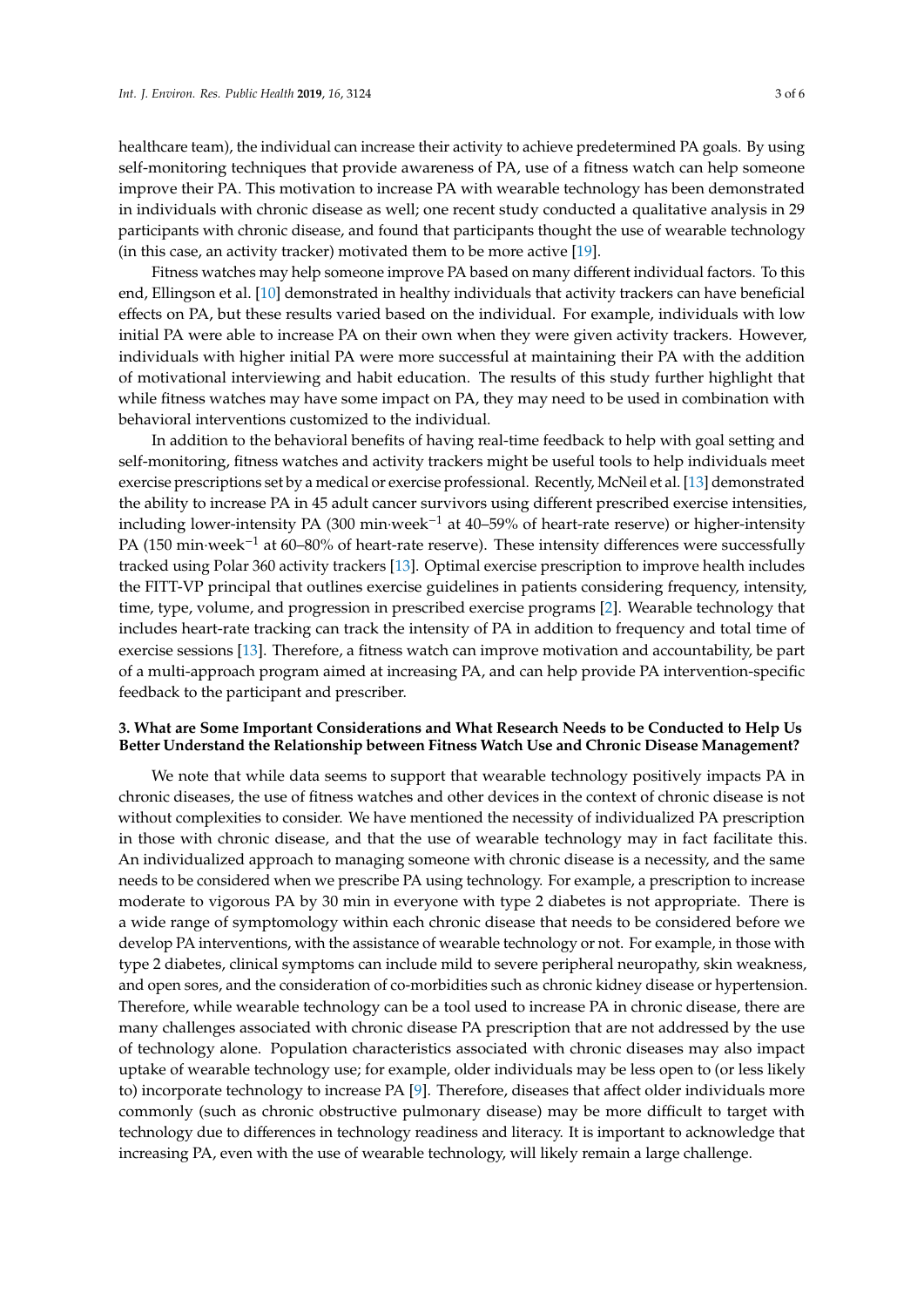As previously discussed, some published research has used fitness watches or similar activity monitors in combination with other lifestyle interventions to increase PA in those with chronic diseases or conditions [\[11–](#page-5-10)[13,](#page-6-0)[15,](#page-6-2)[16\]](#page-6-3). However, many of these studies include a small sample size and no control groups. For example, Abrantes et al. piloted an intervention using Fitbit activity monitors to strategically increase PA in a small group of 15 women with depression, but did not include a control group in their research design [\[12\]](#page-5-11). Despite the small sample sizes and the lack of control groups in some of these studies [\[12](#page-5-11)[,15\]](#page-6-2), published pilot research has supported that individuals with chronic disease are receptive to using fitness watches to track their PA and meet PA goals. Current wearable technology offers patients many ways to monitor their PA; step count, the number of calories burned through energy expenditure, the amount of time spent sedentary, or number of minutes of exercise are all popular ways to monitor PA. However, how each of these measures are calculated (i.e., the equations used) and/or the accuracy of each of these measures can vary by device. Therefore, future studies should validate these measurements in a variety of devices, in populations with chronic disease, to determine which measures most accurately reflect PA participation.

In addition to examining the type of variables used to track activity, future research also should include high-quality randomized controlled trials that include standard lifestyle interventions with and without fitness watches to truly determine if the technology is increasing adherence to PA recommendations. A meta-analysis exploring activity watches in obese populations by de Vries et al. [\[11\]](#page-5-10) suggests that behavioral weight-loss interventions employing activity watches (or fitness watches) increase PA more than usual care [\[11\]](#page-5-10). However, this meta-analysis was unable to determine if a behavioral weight loss-intervention using activity watches to help self-monitor could increase PA levels more than behavioral interventions without activity watches [\[11\]](#page-5-10). Research needs to focus on examining the use of wearable technology in individual populations with chronic disease, and to examine the impact on PA as an outcome as well as integration of other health outcomes (such as blood pressure, quality of life, and longevity).

Not only do we need more research to determine if wearable technology can increase PA and improve the health of people with chronic diseases, feasibility analyses to determine if wearable technology (with the goal to increase PA) should be implemented into routine clinical practice are still required. This research should focus on the economic and operational feasibility of integrating wearable technology into clinical practice. There are many logistical considerations that would need to be addressed, for example online portals that need to be available so that members of an individual's healthcare team can access the information collected (while still protecting the privacy of this information). We also need to consider what features of the wearable technology resonate with people living with chronic disease, and address if more specific technology should be developed for these populations.

Since the majority of current wearable technologies are not designed to increase PA in patients with chronic conditions, medical providers, such as doctors and nurses, in combination with exercise professionals that work with patients with chronic disease, need to understand how goals can be manipulated using fitness watches. The standard goals of daily PA prescribed to the general healthy population are not always appropriate for chronic disease (i.e., 150 min of moderate-vigorous PA per week, and/or 10,000 steps per day); in fact, evidence suggests that clinically meaningful changes in health may be attained with lower amounts of PA [\[20\]](#page-6-7). Nevertheless, these goals are easy to manipulate through the fitness watch applications, making individualized PA prescription possible. Therefore, there is a necessary learning opportunity for both individuals with chronic disease who can use smartwatches to improve PA, as well as the healthcare team that wants to use the fitness watch as a prescription tool. However, there is still a lack of high-quality research supporting the use of wearable technology to improve PA and other health outcomes in various chronic diseases.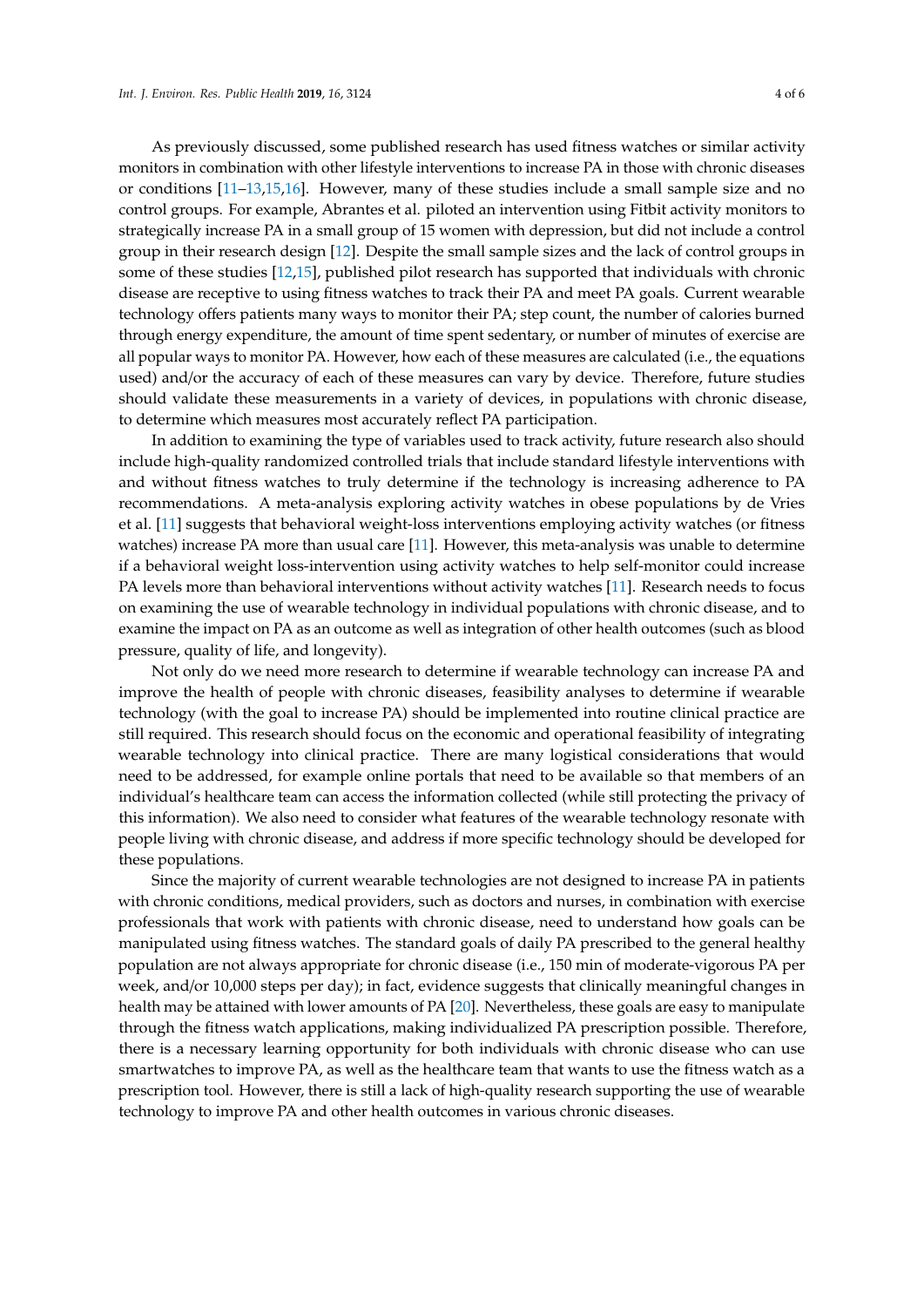#### **4. Conclusions**

We know that PA is beneficial at improving a whole range of symptoms associated with chronic diseases (i.e., poor physical function), at chronic disease prevention (i.e., obesity or cardiovascular disease), and even treating certain chronic diseases (i.e., type 2 diabetes). Despite this knowledge, we still struggle to engage individuals with chronic disease in PA participation. While there continues to be research that examines how PA improves health in chronic disease, and what PA prescription results in the best improvement in health with the least adverse effects, there is a gap in the published literature with regards to high-quality intervention delivery. Wearable technology is a potential tool to facilitate PA prescription and might be an appropriate tool to use in the setting of chronic disease. High-quality, disease-specific randomized controlled trials that examine many outcomes are still needed; but, despite the current challenges, we believe that the future of the use of wearable technology in PA prescription is certainly one that is exciting and encouraging.

**Author Contributions:** Conceptualization, J.L.S. and S.L.W.; writing—original draft preparation, J.L.S.; writing—review and editing, S.L.W.

**Funding:** This research received no external funding.

**Acknowledgments:** West was honored to be Guest Editor for the Exercise and Chronic Disease Special Issue in the *International Journal of Environmental Research and Public Health*.

**Conflicts of Interest:** The author declares no conflict of interest.

#### **References**

- <span id="page-5-0"></span>1. Thompson, W.R. Worldwide survey of fitness trends for 2018. *ACSMs Health Fit. J.* **2018**, *22*, 10–17. [\[CrossRef\]](http://dx.doi.org/10.1249/FIT.0000000000000438)
- <span id="page-5-1"></span>2. Agiovlasitis, S.; Riebe, D.; Ehrman, J.K.; Liguori, G.; Magal, M. American College of Sports Medicine.; Wolters Kluwer Health. In *ACSM's Guidelines for Exercise Testing and Prescription*, 10th ed.; Wolters Kluwer: Philadelphia, PA, USA, 2018; ISBN 978-1-4963-3906-5.
- <span id="page-5-2"></span>3. Durstine, J.L.; Gordon, B.; Wang, Z.; Luo, X. Chronic disease and the link to physical activity. *J. Sport Health Sci.* **2013**, *2*, 3–11. [\[CrossRef\]](http://dx.doi.org/10.1016/j.jshs.2012.07.009)
- <span id="page-5-3"></span>4. Warburton, D.E.R. Health benefits of physical activity: The evidence. *Can. Med. Assoc. J.* **2006**, *174*, 801–809. [\[CrossRef\]](http://dx.doi.org/10.1503/cmaj.051351) [\[PubMed\]](http://www.ncbi.nlm.nih.gov/pubmed/16534088)
- <span id="page-5-4"></span>5. Paffenbarger, R.S.; Hyde, R.; Wing, A.L.; Hsieh, C. Physical activity, all-cause mortality, and longevity of college alumni. *N. Engl. J. Med.* **1986**, *314*, 605–613. [\[CrossRef\]](http://dx.doi.org/10.1056/NEJM198603063141003) [\[PubMed\]](http://www.ncbi.nlm.nih.gov/pubmed/3945246)
- <span id="page-5-5"></span>6. West, S.L.; Banks, L.; Schneiderman, J.E.; Caterini, J.E.; Stephens, S.; White, G.; Dogra, S.; Wells, G.D. Physical activity for children with chronic disease; a narrative review and practical applications. *BMC Pediatr.* **2019**, *19*, 12. [\[CrossRef\]](http://dx.doi.org/10.1186/s12887-018-1377-3) [\[PubMed\]](http://www.ncbi.nlm.nih.gov/pubmed/30621667)
- <span id="page-5-6"></span>7. Macridis, S.; Johnston, N.; Johnson, S.; Vallance, J.K. Consumer physical activity tracking device ownership and use among a population-based sample of adults. *PLoS ONE* **2018**, *13*, e0189298. [\[CrossRef\]](http://dx.doi.org/10.1371/journal.pone.0189298) [\[PubMed\]](http://www.ncbi.nlm.nih.gov/pubmed/29293532)
- <span id="page-5-7"></span>8. Ng, K.; Tynjälä, J.; Kokko, S. Ownership and Use of Commercial Physical Activity Trackers Among Finnish Adolescents: Cross-Sectional Study. *JMIR Mhealth Uhealth* **2017**, *5*, e61. [\[CrossRef\]](http://dx.doi.org/10.2196/mhealth.6940) [\[PubMed\]](http://www.ncbi.nlm.nih.gov/pubmed/28473304)
- <span id="page-5-8"></span>9. Seifert, A.; Schlomann, A.; Rietz, C.; Schelling, H.R. The use of mobile devices for physical activity tracking in older adults' everyday life. *Digit. Health* **2017**, *3*, 205520761774008. [\[CrossRef\]](http://dx.doi.org/10.1177/2055207617740088) [\[PubMed\]](http://www.ncbi.nlm.nih.gov/pubmed/29942617)
- <span id="page-5-9"></span>10. Ellingson, L.D.; Lansing, J.E.; DeShaw, K.J.; Peyer, K.L.; Bai, Y.; Perez, M.; Phillips, L.A.; Welk, G.J. Evaluating Motivational Interviewing and Habit Formation to Enhance the Effect of Activity Trackers on Healthy Adults' Activity Levels: Randomized Intervention. *JMIR Mhealth Uhealth* **2019**, *7*, e10988. [\[CrossRef\]](http://dx.doi.org/10.2196/10988) [\[PubMed\]](http://www.ncbi.nlm.nih.gov/pubmed/30762582)
- <span id="page-5-10"></span>11. de Vries, H.J.; Kooiman, T.J.M.; van Ittersum, M.W.; van Brussel, M.; de Groot, M. Do activity monitors increase physical activity in adults with overweight or obesity? A systematic review and meta-analysis: Do activity monitors increase physical activity? *Obesity* **2016**, *24*, 2078–2091. [\[CrossRef\]](http://dx.doi.org/10.1002/oby.21619) [\[PubMed\]](http://www.ncbi.nlm.nih.gov/pubmed/27670401)
- <span id="page-5-11"></span>12. Abrantes, A.M.; Blevins, C.E.; Battle, C.L.; Read, J.P.; Gordon, A.L.; Stein, M.D. Developing a Fitbit-supported lifestyle physical activity intervention for depressed alcohol dependent women. *J. Subst. Abuse Treat.* **2017**, *80*, 88–97. [\[CrossRef\]](http://dx.doi.org/10.1016/j.jsat.2017.07.006) [\[PubMed\]](http://www.ncbi.nlm.nih.gov/pubmed/28755778)